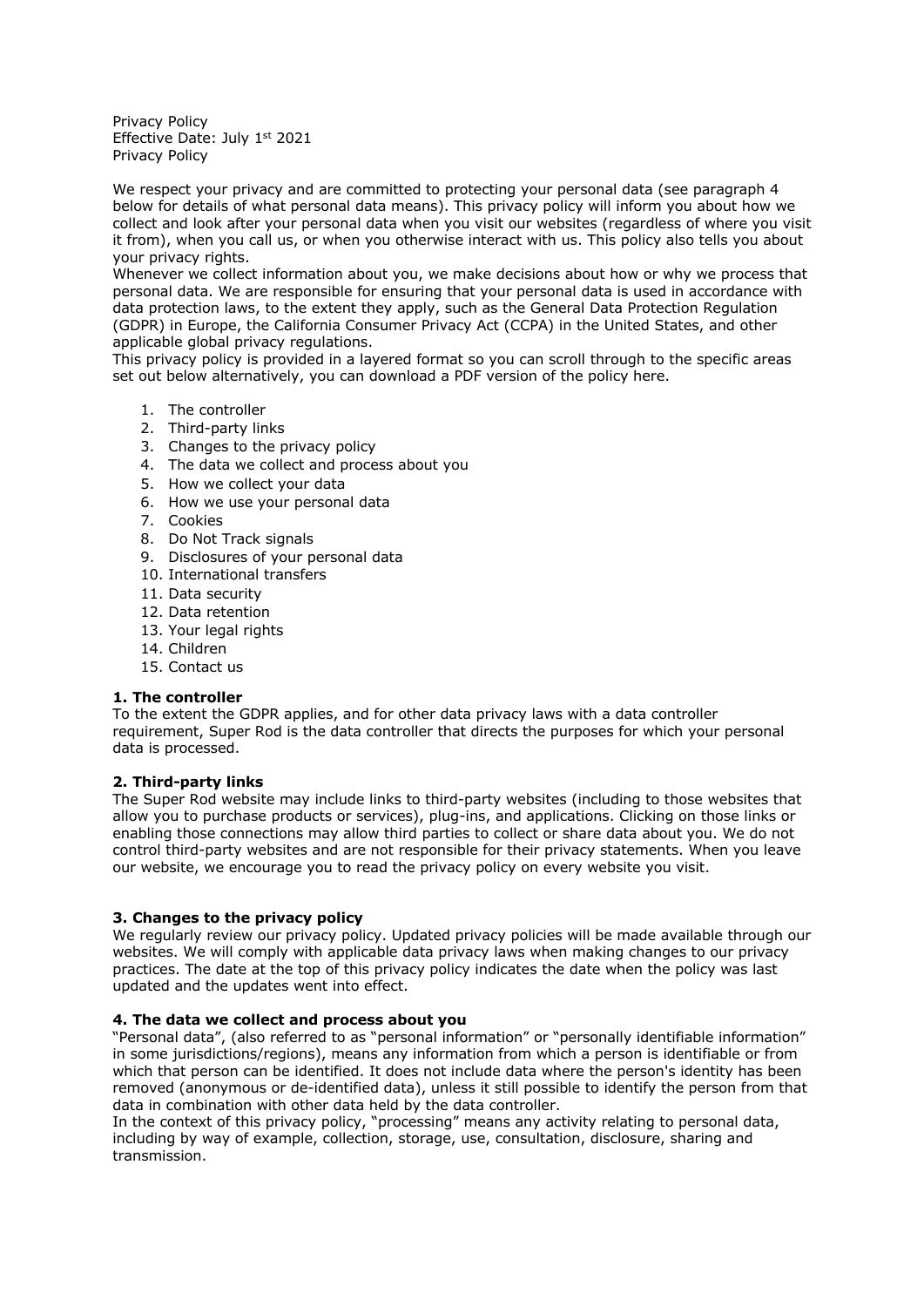Depending on which websites you use, and your activity on those websites, we may collect, use, store and transfer different kinds of personal data about you, which we have categorized as follows:

Profile Data includes your name, username and password (for the relevant website), email address, mailing address, payment information, purchases or orders you make, your interests, preferences, and on-line or telephonic feedback and survey responses.

Technical Data includes your internet protocol (IP) address, browser type and language, Internet service provider or mobile carrier, referring and exit websites and applications, time zone setting, location, browser plug-in types and versions, operating system and platform, and other technology identifiers on the devices you have used to access this website.

Usage Data includes information about how you use our website, products, and services. We also collect, use and share Aggregated Data such as statistical or demographic data for various purposes. Aggregated Data may be derived from your personal data but is not considered personal data by law, as it will not directly or indirectly reveal your identity. For example, we may aggregate Usage Data to calculate the percentage of users who are accessing a specific website feature. However, if we combine or connect the Aggregated Data with your personal data so that it can directly or indirectly identify you, we treat the combined data as personal data, which will be used in accordance with this privacy policy.

In relation to our customers, and for the purposes set out in this privacy policy, we do not collect Special Categories of Personal Data about you (this includes details about your race or ethnicity, religious or philosophical beliefs, sex life, sexual orientation, political opinions, information about your health, and genetic and biometric data), with the exception of trade union membership in particular circumstances. In those circumstances, we will seek your explicit consent.

# **5. How we collect your data**

We use different methods to collect data from and about you, including through:

- **Data you enter.** If you order a product, engage in our discussion forums, complete a warranty card, enter contests, or sign up for reward points, we will collect that relevant information.
- **Automated technologies or interactions.** As you interact with our websites, we will automatically collect Technical Data about your equipment and software, and we log usage data, such as when you view or click on content, perform a search, share articles, or apply for jobs. As further described under "Cookies" below, we use cookies and similar technologies (e.g., web beacons, pixels, ad tags, and device identifiers) to recognize you and/or your device(s) on, off, and across different websites and devices.
- **Third parties or publicly available sources.** We may receive data about you from thirdparty retailers who sell our products, primarily to enable us to ship products you have ordered through the third-party to you, or to fulfil legal or regulatory obligations.

# **6. How we use your personal data**

To the extent the GDPR or another relevant privacy law applies, we will only use your personal data when we have a lawful basis to do so. The table below describes all the ways we plan to use your personal data, and the legal bases we rely on to do so.

| <b>Information we collect</b>                                                                                                                                                                  | Why we collect it                                                                                                                                                                                                                                       | Lawful basis for the processing                                                                                                                                                                                                                                                                                                                                                                                                |
|------------------------------------------------------------------------------------------------------------------------------------------------------------------------------------------------|---------------------------------------------------------------------------------------------------------------------------------------------------------------------------------------------------------------------------------------------------------|--------------------------------------------------------------------------------------------------------------------------------------------------------------------------------------------------------------------------------------------------------------------------------------------------------------------------------------------------------------------------------------------------------------------------------|
| If you place an order with us,<br>we will collect the following<br>Profile Data: your name,<br>mailing and billing address,<br>email address, telephone<br>number, and payment<br>information. | This information is necessary to<br>provide you (or the company<br>which you represent, where your<br>order is on behalf a company)<br>with the product you ordered, or<br>to take steps at your request<br>prior to providing you with the<br>product. | Where you are contracting with us<br>on your own behalf: necessary for<br>the performance of a contract or in<br>order to take steps to enter into a<br>contract.<br>Where you are contracting with us<br>as a representative of a company<br>(e.g. your employer): necessary<br>for our legitimate interests of<br>taking and fulfilling orders from<br>companies (which does not cause<br>you unfair prejudice because it is |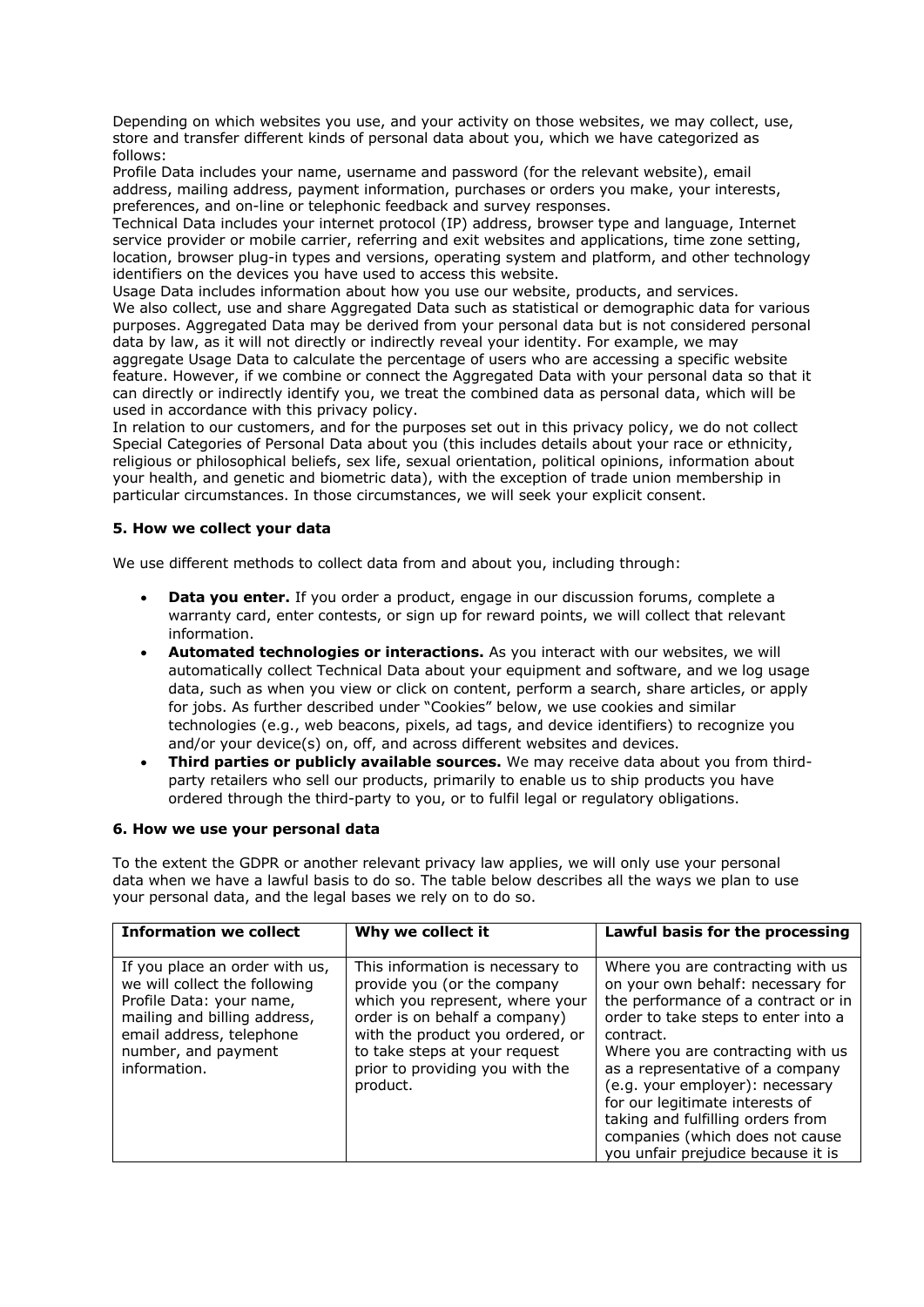|                                                                                                                                                                                                                                                                                                   |                                                                                                                                                                                            | used to complete the purchase<br>you have requested).                                                                                                                                                                                                                                                                                                                                                                                                                                                                  |
|---------------------------------------------------------------------------------------------------------------------------------------------------------------------------------------------------------------------------------------------------------------------------------------------------|--------------------------------------------------------------------------------------------------------------------------------------------------------------------------------------------|------------------------------------------------------------------------------------------------------------------------------------------------------------------------------------------------------------------------------------------------------------------------------------------------------------------------------------------------------------------------------------------------------------------------------------------------------------------------------------------------------------------------|
| If you complete a warranty<br>card, or ask us to provide<br>warranty services, we will<br>collect the following Profile<br>Data: your name, address,<br>telephone number, and email<br>address, in addition to the<br>product(s) batch number you<br>purchased place and the date<br>of purchase. | This information is necessary to<br>register your product for the<br>warranty or for us to provide<br>warranty services.                                                                   | Where you are contracting with us<br>on your own behalf: necessary for<br>the performance of a contract or in<br>order to take steps to enter into a<br>contract.<br>Where you are contracting with us<br>as a representative of a company<br>(e.g. your employer): necessary<br>for our legitimate interests of<br>providing warranties to companies<br>in relation to their purchases<br>(which does not cause you unfair<br>prejudice because it is used to<br>enable the company to register for<br>the warranty). |
|                                                                                                                                                                                                                                                                                                   |                                                                                                                                                                                            | In some cases we may seek your<br>consent for this processing.                                                                                                                                                                                                                                                                                                                                                                                                                                                         |
| If you choose to complete a<br>survey or leave a review, we<br>will collect the following Profile<br>Data: your name, address,<br>email address, phone number.                                                                                                                                    | This information is necessary for<br>us to receive your input or<br>feedback.                                                                                                              | Where we do not seek your<br>consent, but you voluntarily<br>provide us with a review or a<br>survey response, our lawful basis<br>for processing your personal data<br>is that it is necessary for our<br>legitimate interest of receiving<br>your input or feedback about our<br>products/services (which does not<br>cause you unfair prejudice<br>because it is used with the aim of<br>improving our products/services<br>rather than making decisions in<br>relation to you).                                    |
| You request or agree to<br>receive electronic<br>communications or mailings<br>from us, we may collect the<br>following Profile Data: your<br>name, company name, email,<br>phone number and physical<br>address.                                                                                 | This information is necessary to<br>send you the information you<br>have requested.                                                                                                        | Consent.                                                                                                                                                                                                                                                                                                                                                                                                                                                                                                               |
| If you enter a contest, we will<br>collect the following Profile<br>Data: your name, email,<br>phone number, and physical<br>address.                                                                                                                                                             | This information is necessary for<br>you to enter the contest and for<br>us to provide you with the prize<br>should you win.                                                               | Consent.                                                                                                                                                                                                                                                                                                                                                                                                                                                                                                               |
| If you sign up for the Super<br>Rod & Klein Tools Trades Club<br>programs, we will collect the<br>following Profile Data: your<br>name, company name, email,<br>phone number, physical<br>address, preferred wholesaler,<br>area of work and social media<br>profiles.                            | This information is necessary to<br>register you (or the company<br>whom you represent) As a<br>Trades Club Member and for you<br>to receive rewards, special<br>deals, exclusive content. | Where you are signing-up with the<br>Super Rod & Klein Tools Trades<br>Club on your own behalf:<br>Necessary for the performance of<br>a contract or in order to take steps<br>to enter into a contract.                                                                                                                                                                                                                                                                                                               |
| If you visit our website or<br>interact with our electronic<br>communications, we collect<br>your IP address as well as<br>electronic activity information                                                                                                                                        | This data is necessary for us to<br>ensure the security and<br>functionality of our website and<br>related systems.                                                                        | This is necessary for our legitimate<br>interest of ensuring that our<br>websites function and are secure<br>for you to use (which does not<br>cause you unfair prejudice                                                                                                                                                                                                                                                                                                                                              |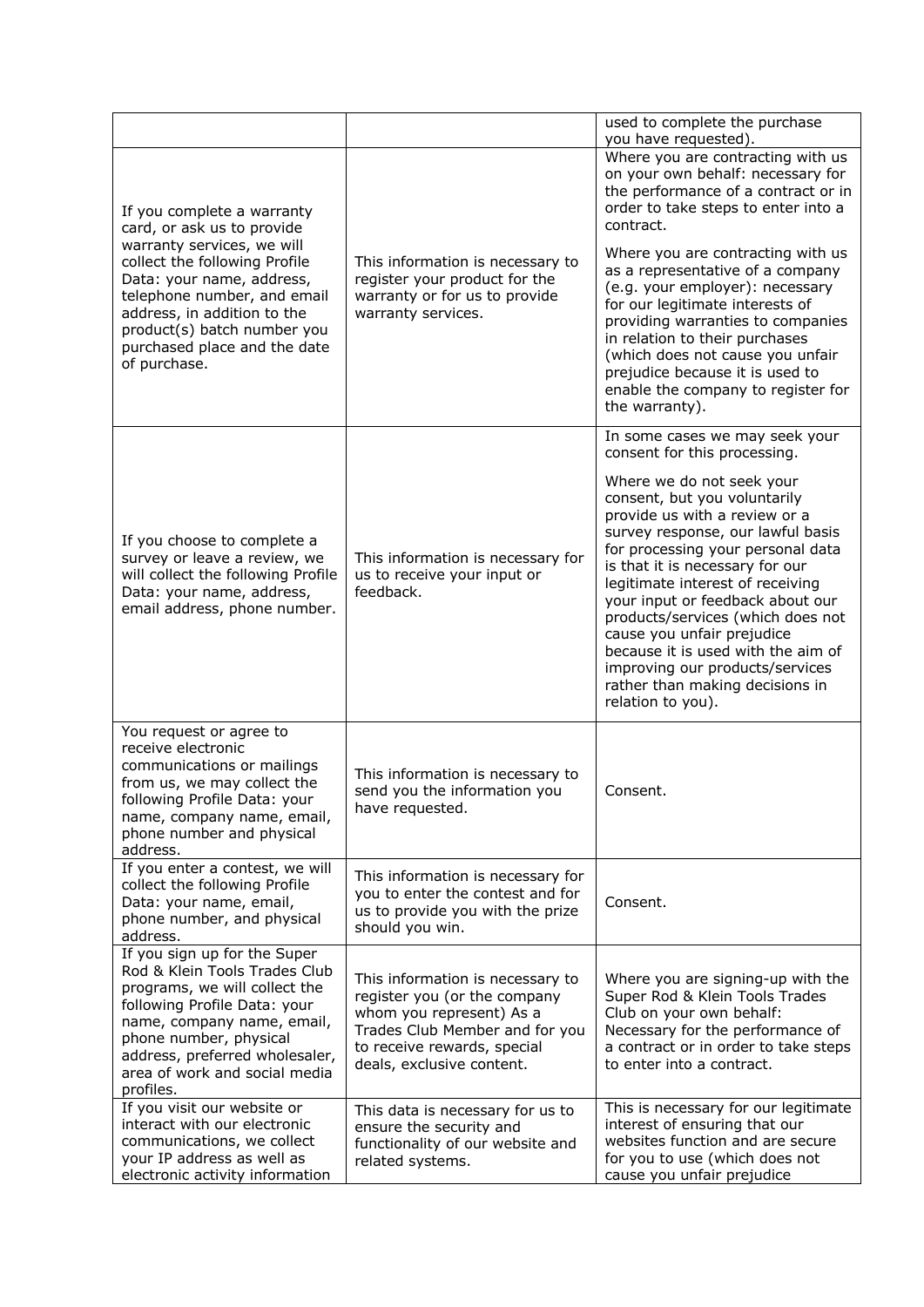| about your use and interaction<br>with our website or<br>communications, and<br>geolocation data.<br>You can find more information<br>on how we collect information<br>in the Cookies section of this<br>policy. | Furthermore, this data is used to<br>offer products and services that<br>may be of interest to you (or the<br>company whom you represent). | because it provides you with a<br>functional and secure website to<br>use for purchases).<br>With respect to using this data to<br>offer products and services that<br>may be of interest to you:<br>where you are an using the<br>website on your own behalf:<br>consent.<br>When you are using the<br>$\bullet$<br>website as a representative<br>of a company (e.g. your<br>employer): necessary for |
|------------------------------------------------------------------------------------------------------------------------------------------------------------------------------------------------------------------|--------------------------------------------------------------------------------------------------------------------------------------------|---------------------------------------------------------------------------------------------------------------------------------------------------------------------------------------------------------------------------------------------------------------------------------------------------------------------------------------------------------------------------------------------------------|
|                                                                                                                                                                                                                  |                                                                                                                                            | our legitimate interests of<br>promoting our<br>products/services to the<br>company which you<br>represent (which does not<br>cause you unfair prejudice<br>because it relates to<br>offering goods/services to<br>your company rather than<br>to you as an individual)                                                                                                                                 |

Where we rely on consent, depending on the applicable data protection/privacy law which applies, you have the right to withdraw your consent at any time by contacting us or by clicking on the "unsubscribe" link in marketing emails or text messages. Withdrawing consent will not affect the lawfulness of any processing carried out before you withdraw your consent. If you withdraw your consent, we may not be able to provide certain products or services to you.

In cases where we need to collect personal data by law, or under the terms of a contract we have with you, and you fail to provide that data when requested, we may not be able to perform the contract we have or are trying to enter into with you or the company whom you represent (for example, to provide you or the company whom you represent with goods or services). In such cases, we may have to cancel a product or service you or the company whom you represent have with us, but we will notify you at the time when this occurs.

Furthermore, where our processing of your personal data is necessary for our legitimate interests, depending on the applicable data protection/privacy law which applies, you can object to this processing at any time. If you do this, we will need to show either a compelling reason why our processing should continue, which overrides your interests, rights and freedoms or that the processing is necessary for us to establish, exercise or defend a legal claim.

# **7. Cookies**

A cookie is a small piece of data that a website asks your browser to store on your computer or mobile device. The cookie allows the website to "remember" your actions or preferences over time. Cookies are widely used by online service providers in order to (for example) make their websites or services work, or to work more efficiently, as well as to provide reporting information. Most Internet browsers support cookies; however, users can set their browsers to decline certain types of cookies or specific cookies by configuring their browser's privacy settings (please refer to your browser's help function to learn more about cookie controls). Further, users can delete cookies at any time. Note that if you disable cookies entirely, our websites may not function properly.

## Why do we use cookies?

We use cookies to learn how you interact with our content and to improve your experience when visiting our website(s). For example, some cookies remember your preferences and where you left off so that you do not have to repeatedly make these choices when you visit one of our websites. They can also be used to remember which products you added to your cart while you continue to browse our websites. Additionally, cookies allow us to serve you specific content, such as videos on our website(s). We may employ the learnings of your behaviour on our website(s) to serve you with targeted advertisements on third-party website(s) in an effort to "re-market" our products and services to you.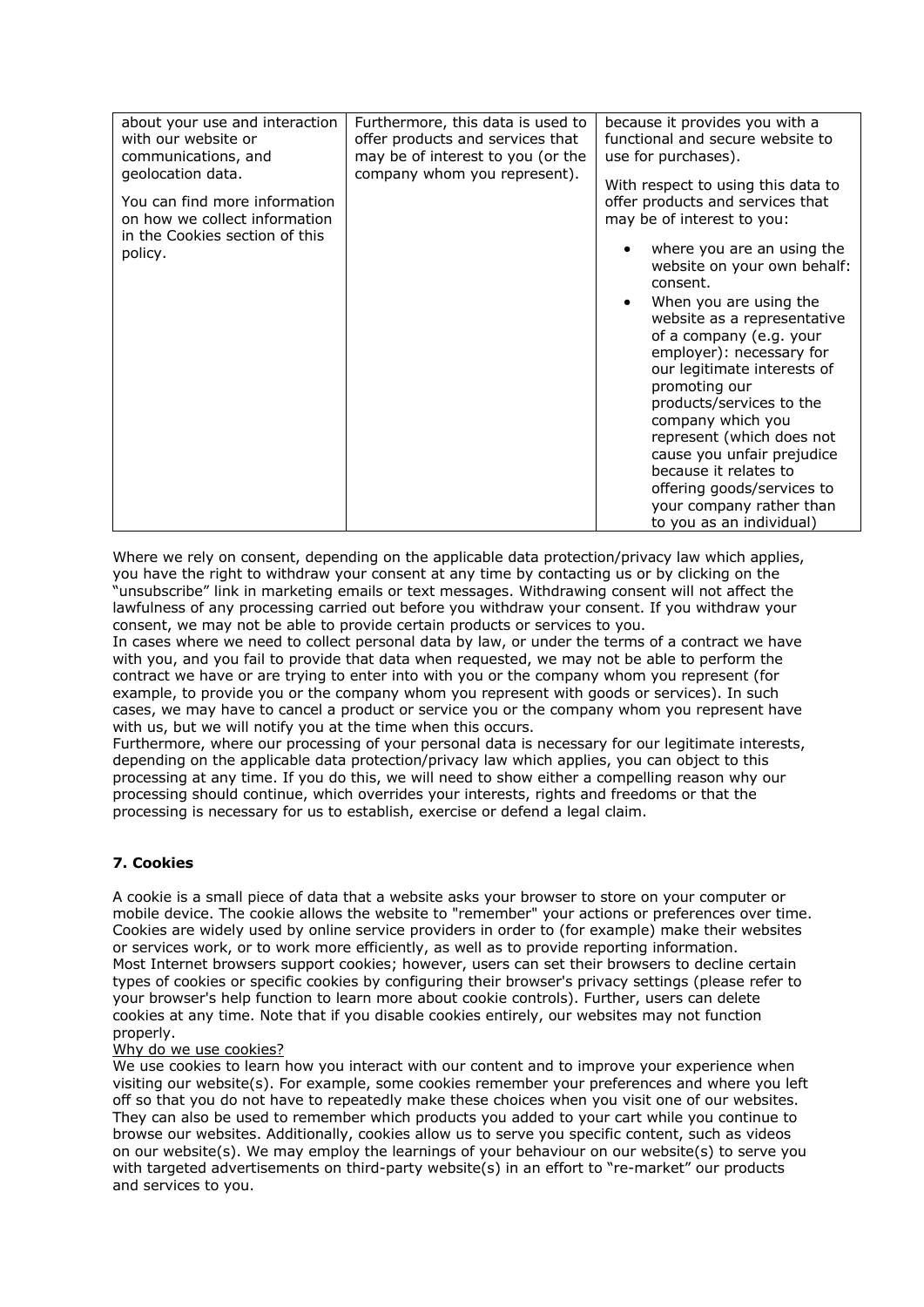### What types of cookies do we use?

Third-party cookies belong to and are managed by other parties, such as Google Analytics or service providers. These cookies may be required to render certain forms, such as email list signup, or to allow for some advertising outside of our website.

Session cookies are temporary cookies that are used to remember you during the course of your visit to the website, and they expire when you close the web browser.

Persistent cookies are used to remember your preferences within the website and remain on your desktop or mobile device even after you close your browser or restart your computer. We use these cookies to analyse user behaviour to establish visit patterns so that we can improve our website functionality for you and others who visit our website(s). These cookies also allow us to serve you with targeted advertising and measure the effectiveness of our site functionality and advertising.

### How are cookies used for advertising purposes?

Cookies and ad technology such as web beacons, pixels, and anonymous ad network tags help us serve relevant ads to you more effectively. They also help us collect aggregated audit data, research, and performance reporting for advertisers. Pixels enable us to understand and improve the delivery of ads to you, and know when certain ads have been shown to you. Since your web browser may request advertisements and web beacons directly from ad network servers, these networks can view, edit, or set their own cookies, just as if you had requested a web page from their site.

Although we do not use cookies to create a profile of your browsing behaviour on third-party sites, we do use aggregate data from third parties to show you relevant, interest-based advertising. We do not provide any personal data that we collect to advertisers. You can choose not to enable offsite and third-party-informed advertising by adjusting your cookie settings. Doing so will not remove advertising from the pages you visit, but, instead, will result in the ads you see not being matched to your interests. This implies that the ad(s) you see will not be matched to your interests by those specific cookies.

#### How are third party cookies used?

For some of the functions within our websites we use third party suppliers, for example, when you visit a page with videos embedded from or links to YouTube. These videos or links (and any other content from third party suppliers) may contain third party cookies, and we encourage you to consult the privacy policies of these third party vendors on their websites for information regarding their use of cookies.

#### How do I reject and delete cookies?

You can choose to reject or block all or specific types of cookies for Super Rod's website and/or the websites of any third party suppliers by changing your browser settings. Please note that most browsers automatically accept cookies. Therefore, if you do not wish cookies to be used, you may need to actively delete or block the cookies. If you reject the use of cookies, you will still be able to visit our websites but some of the functions may not work correctly. You may also visit www.allaboutcookies.org for details on how to delete or reject cookies and for further information on cookies generally. By using our website without deleting or rejecting some or all cookies, you agree that we can place those cookies that you have not deleted or rejected on your device. You can also manage advertising cookies via http://optout.aboutads.info/.

| Cookie              | <b>Description</b>                                                                                                                                                                                                                                           | More details<br>regarding specific<br>privacy policy |
|---------------------|--------------------------------------------------------------------------------------------------------------------------------------------------------------------------------------------------------------------------------------------------------------|------------------------------------------------------|
| Google<br>Analytics | We use Google Analytics to understand how our<br>media campaigns work and how you interact with<br>our website in order to improve the user<br>experience. Personal data gets deleted between 1<br>minute and 2 years, depending on the type of<br>analytic. | https://tools.google.co<br>m/dlpage/gaoptout         |

#### Third-party cookies used on our websites: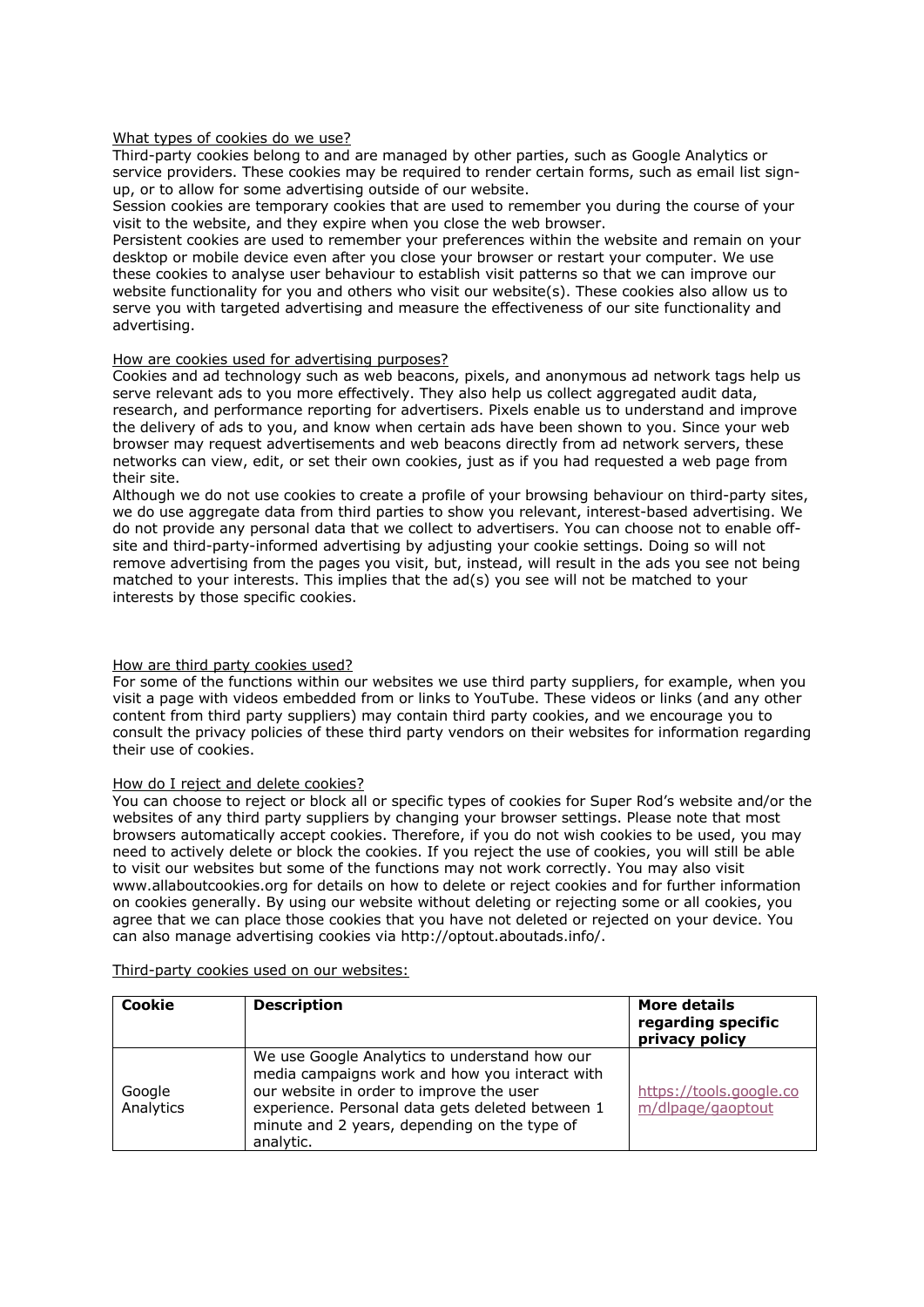| Google tracking<br>cookies | Google tracking cookies enable us to understand if<br>you complete certain actions on our website(s)<br>after you have seen or clicked through one of our<br>adverts served via Google. Based on the content<br>you have engaged with on our websites Google are<br>able to deliver some targeted adverts across other<br>Google partner websites. Personal data gets deleted<br>between 180-540 days.              | https://support.google.<br>com/ads/answer/26629<br>$22?$ hl=en                                           |
|----------------------------|---------------------------------------------------------------------------------------------------------------------------------------------------------------------------------------------------------------------------------------------------------------------------------------------------------------------------------------------------------------------------------------------------------------------|----------------------------------------------------------------------------------------------------------|
| Facebook                   | Facebook helps you stay in touch with your network<br>through their website/ mobile application. We make<br>it easier for you to share any content of interest on<br>Facebook and sometimes, we may present you with<br>some targeted advertisements on Facebook based<br>on your engagement with our website(s). Personal<br>data gets deleted after 1 year.                                                       | https://en-<br>gb.facebook.com/help/<br>568137493302217                                                  |
| LinkedIn                   | The LinkedIn insight tag allows us to perform<br>campaign reporting and unlock valuable insights<br>about website visitors that may come via the<br>campaigns we run on LinkedIn. Personal data gets<br>deleted after 90 days.                                                                                                                                                                                      | https://www.linkedin.co<br>m/help/lms/answer/65<br>521/the-linkedin-<br>insight-tag-<br>overview?lang=en |
| Twitter                    | Twitter provides real time updates from across the<br>globe on the latest trending stories, ideas and<br>opinions from the Twitter accounts or hashtags that<br>you choose to follow. We make it easier for you to<br>share our website content over Twitter. At times,<br>we may present you with some ads on Twitter<br>based on your engagement with our website(s).<br>Personal data gets deleted after 1 year. | https://support.twitter.<br>com/articles/20170410                                                        |
| YouTube                    | We embed videos or insert links to videos from<br>YouTube on our website(s). As a result, when you<br>visit a page with content embedded from or linked<br>to YouTube, you may be presented with cookies<br>from YouTube. Personal data gets deleted between<br>180-540 days.                                                                                                                                       | https://support.google.<br>com/ads/answer/26629<br>$22?$ hl=en-GB                                        |
| MailChimp                  | These cookies are used to help track email<br>subscriptions and engagement with MailChimp<br>emails or other content sent to opt-in customers.<br>Personal data gets deleted after 1 year.                                                                                                                                                                                                                          | https://mailchimp.com/<br>legal/cookies/                                                                 |

# **8. Do Not Track signals**

Some browsers have incorporated "Do Not Track" (DNT) features that can send a signal to the websites you visit indicating you do not wish to be tracked. Because there is not yet a common understanding of how to interpret the DNT signal, our services do not currently respond to browser DNT signals. For more information on DNT, see https://allaboutdnt.com/.

# **9. Disclosures of your personal data**

We may disclose your personal data to our affiliated companies, when required by law, or to our service providers (e.g., when necessary for the administration and maintenance of our IT systems). Where you have provided us with your personal data in your capacity as a representative of a company, we may disclose your personal data to that company. We require our service providers to provide written assurances regarding the security and privacy protections they have in place to protect any personal data transferred or disclosed to them, as well as their compliance with our security requirements and any applicable laws and regulations.

The third parties we may share your personal data with include:

- third-party service providers (for example, administration and maintenance of IT systems, payments providers, email marketing services providers) ;
- regulatory authorities;
- other companies in relation to managing the proposed sale, restructuring, transfer or merging of any or all part(s) of our business, including to respond to queries from the prospective buyer or merging organisation; and
- our auditors and legal advisors.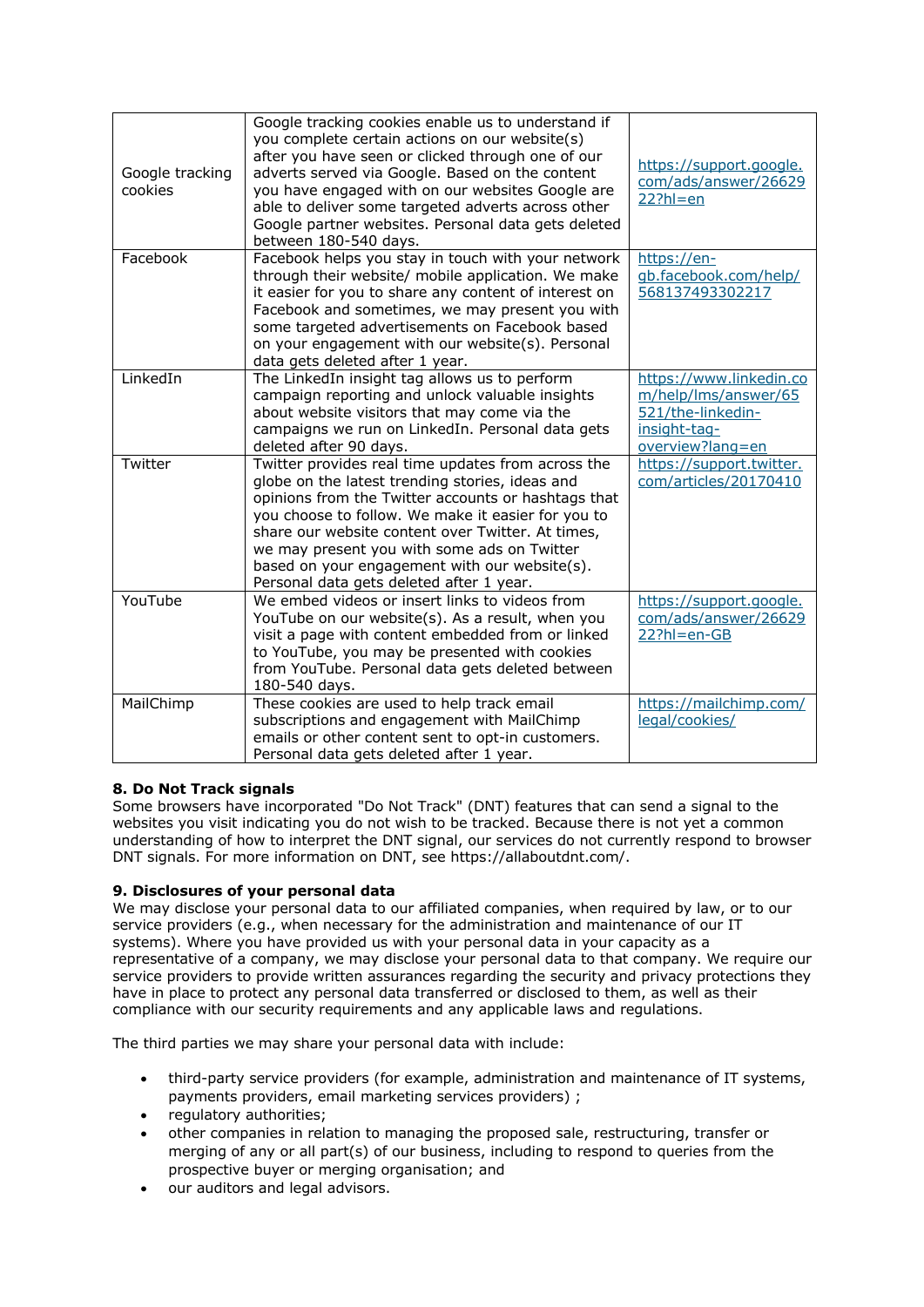## **11. Data security**

We have put in place reasonable and appropriate security measures (which will include, where relevant, those required by applicable law) to prevent your personal data from being accidentally lost, used or accessed in an unauthorized way, altered, or disclosed. In addition, we limit access to your personal data to employees, agents, contractors, and other third parties who need to know for business purposes. They will only process your personal data according to our instructions and they are subject to the duty of confidentiality.

We have put in place procedures to deal with any suspected personal data breach, and we will notify you and any applicable regulators of a breach where we are legally required to do so.

### **12. Data retention**

We will only retain your personal data for as long as is reasonably necessary to fulfil the purposes that we collected it for, including for the purposes of satisfying any legal, regulatory, tax, accounting, or reporting requirements. We may retain your personal data for a longer period in the event of a complaint, or if we reasonably believe there is a prospect of litigation with respect to our relationship with you.

To determine the appropriate retention period for personal data, we consider the amount, nature and sensitivity of the personal data, the potential risk of harm from the unauthorized use or disclosure of your personal data, the purposes for which we process your personal data and whether we can achieve those purposes through other means, and the applicable legal, regulatory, tax, accounting, or other requirements.

In some circumstances, we will anonymize your personal data (so that it can no longer be associated with you) for research or statistical purposes, in which case we may use this information indefinitely without providing further notice to you.

## **13. Your legal rights**

You may have the following rights available to you, depending on your jurisdiction or depending on the jurisdiction in which the data was collected, including the right to:

- **Request access** to your personal data (commonly known as a "data subject access request"). This enables you to receive a copy of the personal data we hold about you.
- **Request the correction** of the personal data that we hold about you. This enables you to have any incomplete or inaccurate data we hold about you corrected, although we may need to verify the accuracy of the new data you provide to us.
- **Request the erasure** of your personal data. This enables you to ask us to delete or remove personal data. Note, however, that we may not always be able to comply with your request (for example, we cannot erase information if we are required to keep it for regulatory purposes or to fulfil an order you have placed).
- **Restrict or object to the processing** of your personal data when we are relying on a legitimate interest, and there is something about your particular situation which makes you want to object to the processing on this ground as you feel it impacts on your fundamental rights and freedoms. In some cases, we may demonstrate that we have compelling legitimate grounds to process your information which override your rights and freedoms.
- **Data portability.** In some instances, you may have the right to receive the information about you in a portable and readily usable format. Before providing this information, we must be able to verify your identity.
- **Opt-out of the sale of personal data.** We do not knowingly sell your personal data to third parties, nor do we intend to, as those terms are defined in the CCPA. We also have not done so for the last 12 months. In addition, we have contracts with our service providers to prohibit any sale of the personal information we provide them; but if you have any concerns that our third parties might be selling your information, please contact us.

You will not have to pay a fee to access your personal data (or to exercise any of your other rights). However, we may charge a reasonable fee if your request is clearly unfounded, repetitive, or excessive. Alternatively, we may refuse to comply with your request in these circumstances.